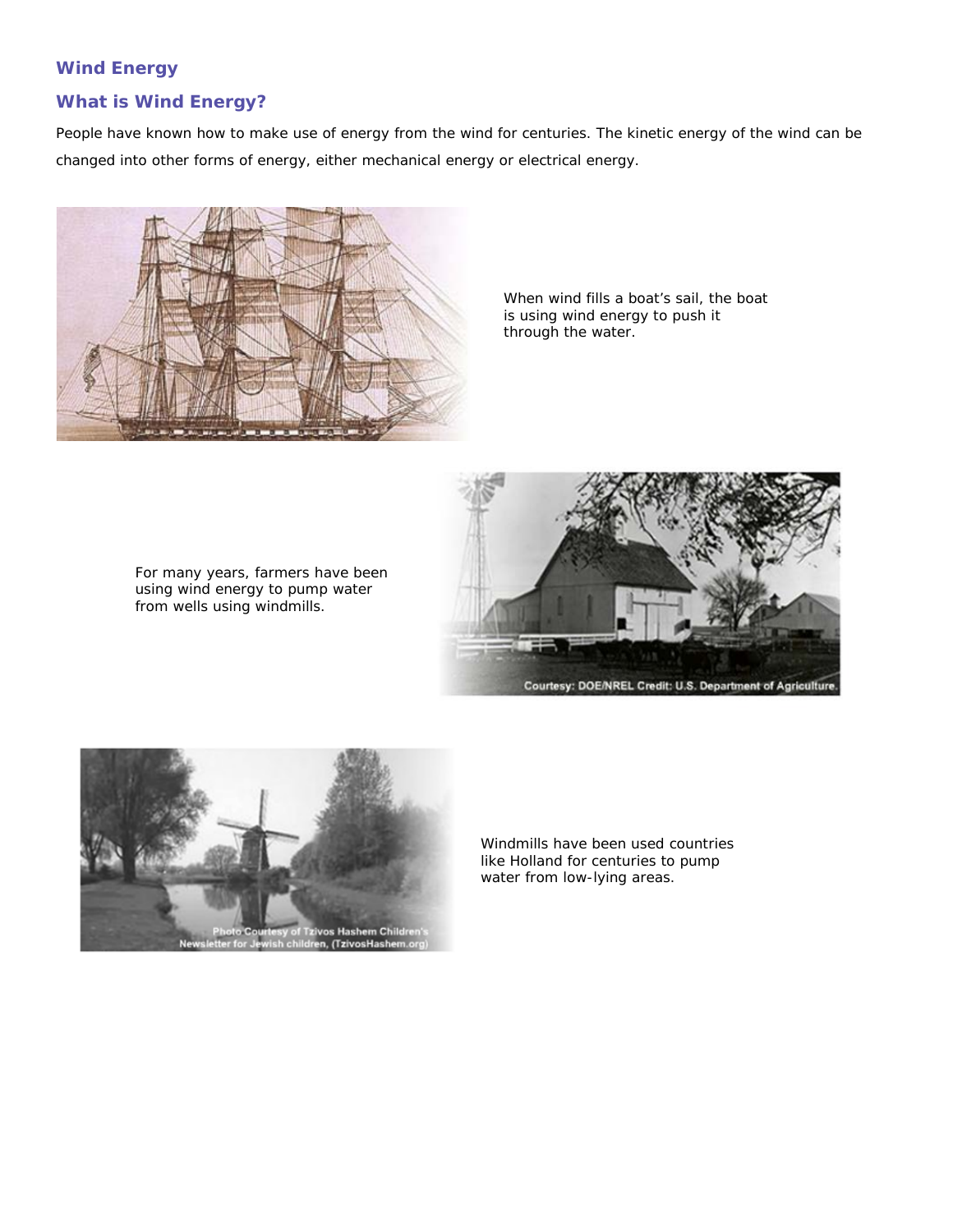Wind is used to turn grinding stones to grind wheat.



Today, people use wind turbines to generate electricity.

#### **How is Wind Formed?**

Theoretically, about 1 to 2% of the sun's radiation turns into wind energy when it arrives at the earth, which is about a hundred times of all the energy consumed on the planet.

The following diagram illustrates how wind is formed:

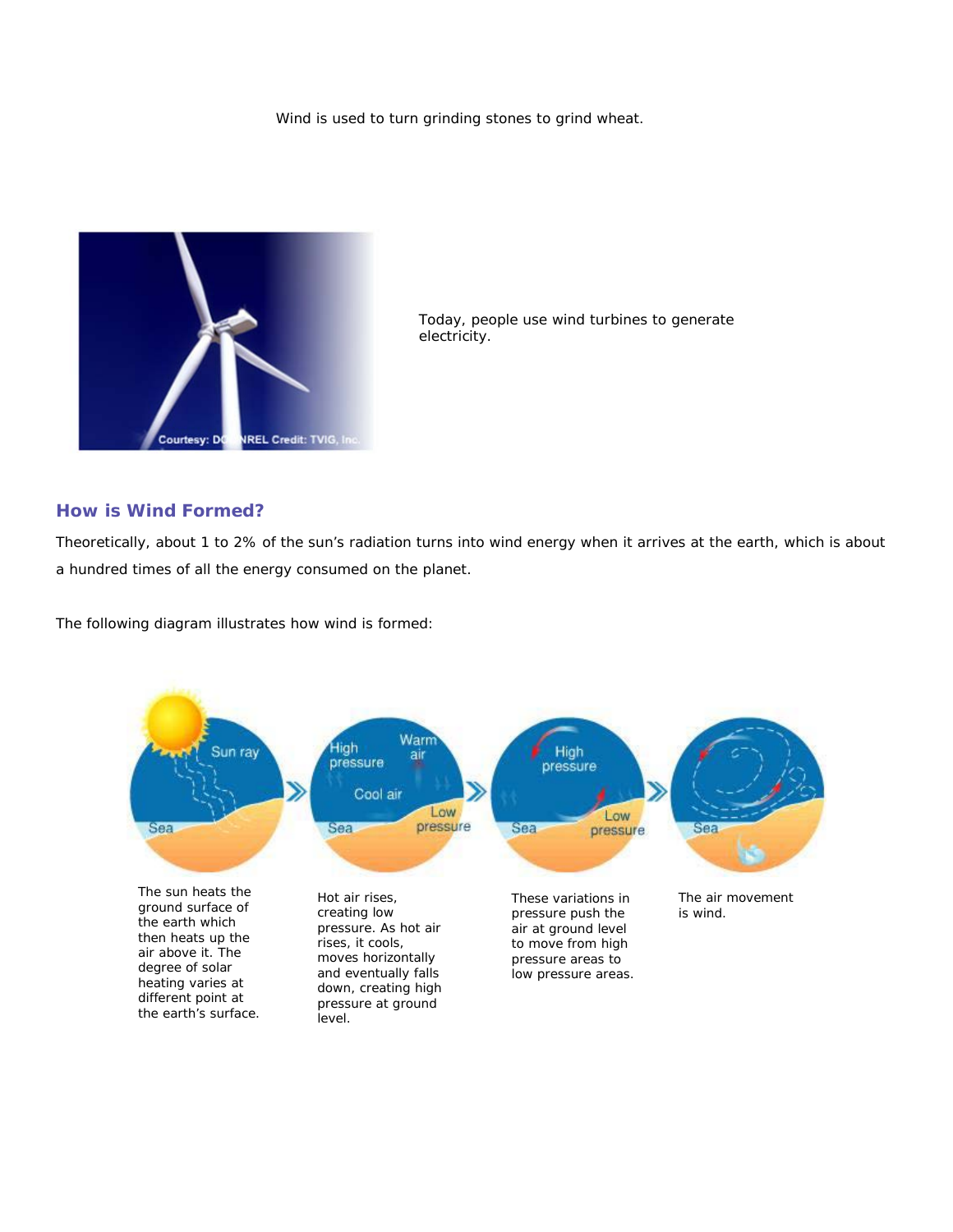### **Nature of Wind**

Wind is affected by many climatic and geographic factors, and its behaviour is difficult to predict.

- Wind is intermittent in nature.
- Wind occurs both on land and at sea.
- Wind speed is affected by topography.
- Wind speed increases with altitude.



Wind speed is very important to the operation and efficiency of a wind turbine. A minimum wind speed of 3 m/s is normally needed to drive a wind turbine and generate electricity.



Broadly speaking, a 10% increase in wind speed will lead to an approximately 30% increase in power output from a wind turbine.

# **How to Extract Wind Energy?**

All moving objects contain kinetic energy. The kinetic energy contained in wind, which is air in motion, can be transferred to other objects, such as boat sails, or transformed into electrical energy through wind turbine generators.



Wind turbines Once wind drives the turbine, making the rotor rotate faster than the cut-in speed, the generator will produce electricity. Courtesy: DOE/NREL Credit: TVIG, Inc.



Wind farms: Nowadays, onshore and off shore wind farms are growing in popularity as a means of generating electricity. Photo Courtesy of Shell Wind Energy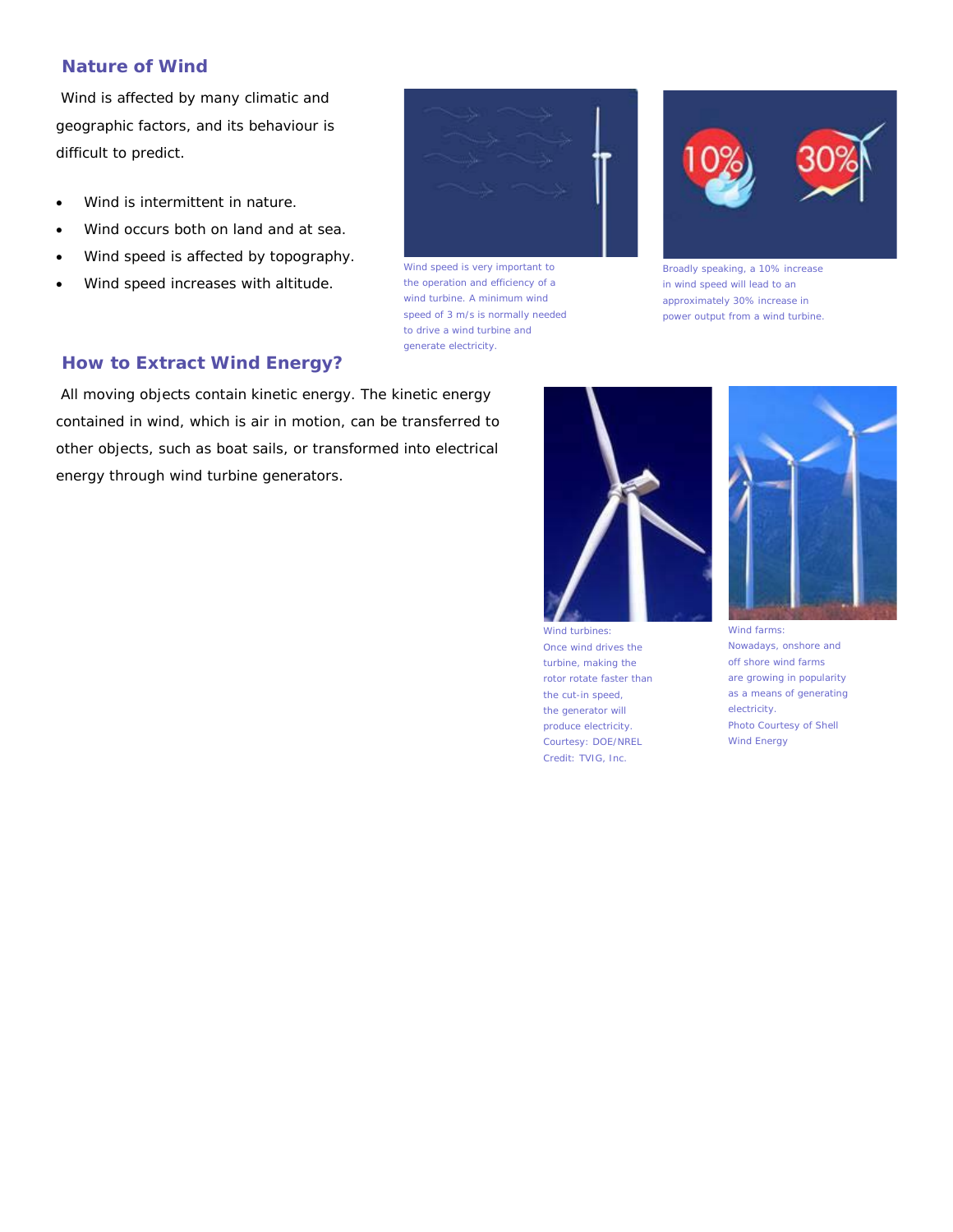# **How is electricity generated by wind turbine?**

| <b>Major Component</b> | <b>Function</b>                                                                                                                                                                                                                                   |                      |
|------------------------|---------------------------------------------------------------------------------------------------------------------------------------------------------------------------------------------------------------------------------------------------|----------------------|
| Nacelle                | This contains the key components of the wind turbine,<br>including the gearbox and the electrical generator. Service<br>personnel can enter the nacelle from the wind turbine<br>tower.                                                           | Blade -              |
| Rotor blades           | Rotor blades capture the wind and rotate the shaft,<br>transferring power to the rotor hub. The built-in yaw control<br>system senses wind direction using the wind vane and<br>rotates the turbine assembly so that the blades face the<br>wind. | Nacelle<br>Generator |
| Tower                  | The tower holds the nacelle and the rotor. It is better to<br>have a high tower since wind speed increases with altitude.                                                                                                                         | Wind                 |
| Hub                    | The hub of the rotor is attached to the shaft of the wind<br>turbine.                                                                                                                                                                             |                      |
| Shaft                  | The shaft connects the rotor hub to the gearbox. The shaft<br>rotates and drives the electrical generator.                                                                                                                                        |                      |

# How does it work?

- Wind blowing over the angled blades creates pressure differences across the blade sections, resulting in a turning force.
- The turning force on the rotor will turn the shaft, gearbox and generator, which are all connected.
- The gearbox increases the rotational speed, enabling the generator to produce electricity.
- The yaw control enables the wind turbine to capture the maximum wind energy by turning the rotor and nacelle to face the wind.

# **Horizontal and Vertical Axis Wind Turbines**

### Horizontal axis wind turbine (HAWT)

- HAWT needs a yaw control system to keep its rotor facing the wind.
- HAWTs are more common than vertical axis wind turbines since they have better performance coefficient.



Horizontal axis wind turbine (HAWT) Courtesy: DOE/NREL Credit: Milligan, Michael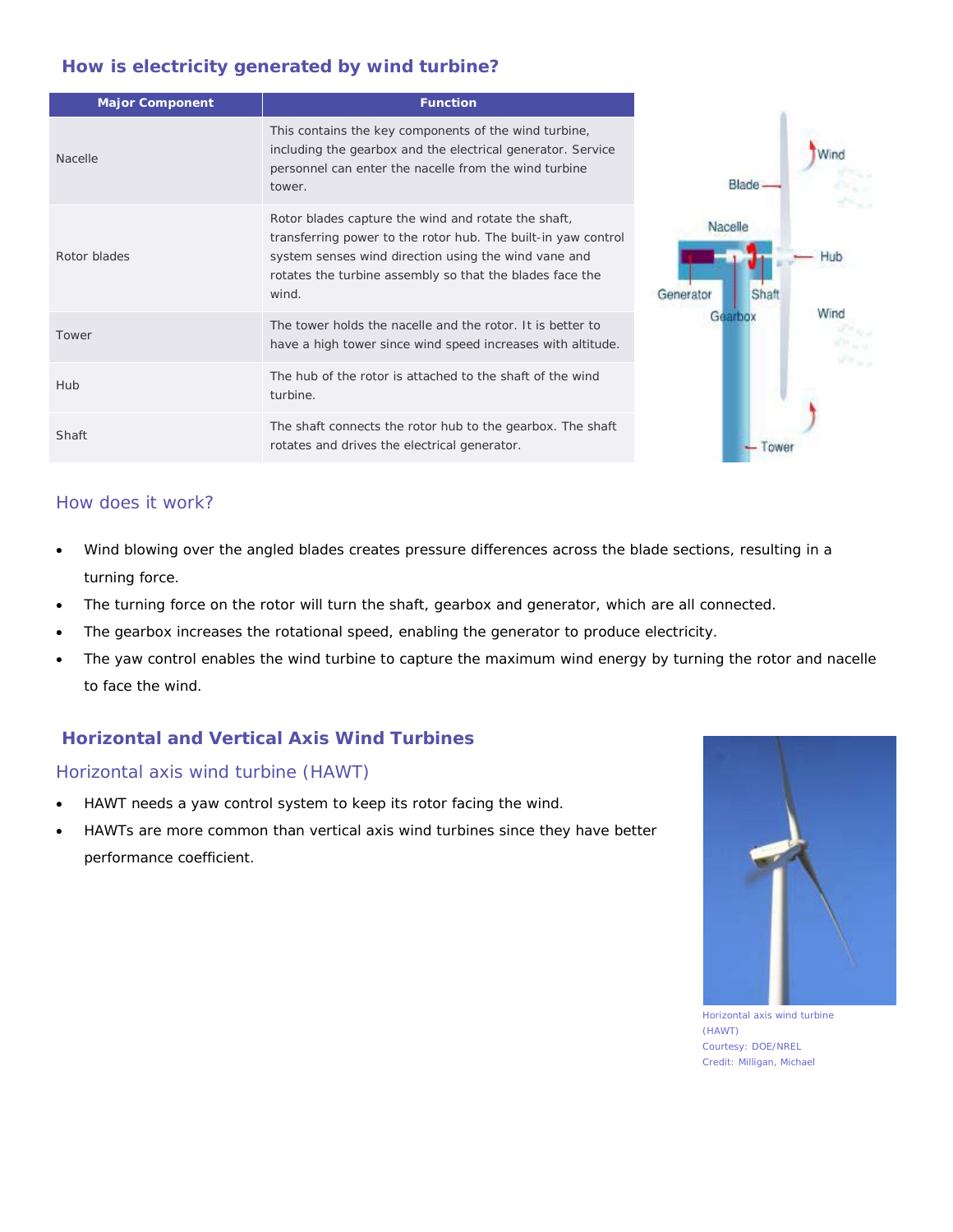# Vertical axis wind turbine (VAWT)

- VAWTs can accept wind from any direction. They are usually small in scale. The small tower and ground-mounted generators on VAWTs make them easier to maintain.
- VAWTs are not as efficient as HAWTs because they require a motor for start up and have a lower performance coefficient based on present technology.



Vertical axis wind turbine (VAWT) Courtesy: DOE/NREL Credit: Thresher, Bob

# **Wind Farms**

Wind farms can be built onshore or offshore.

### Onshore wind farms

Onshore wind farms continue to make up the majority of wind farms around the world.

• Advantages

Lower construction costs compared with offshore wind farms, easy access for maintenance, relatively convenient to connect to power grids.

**Constraints** 

Height restrictions for hilltop wind turbines, unsteady wind conditions, concerns over noise and visual impact on the environment.



Wattle Point Wind Farm, next to the coast of Edithburgh in South Australia, commissioned in 2005 with an installed capacity of 91 MW.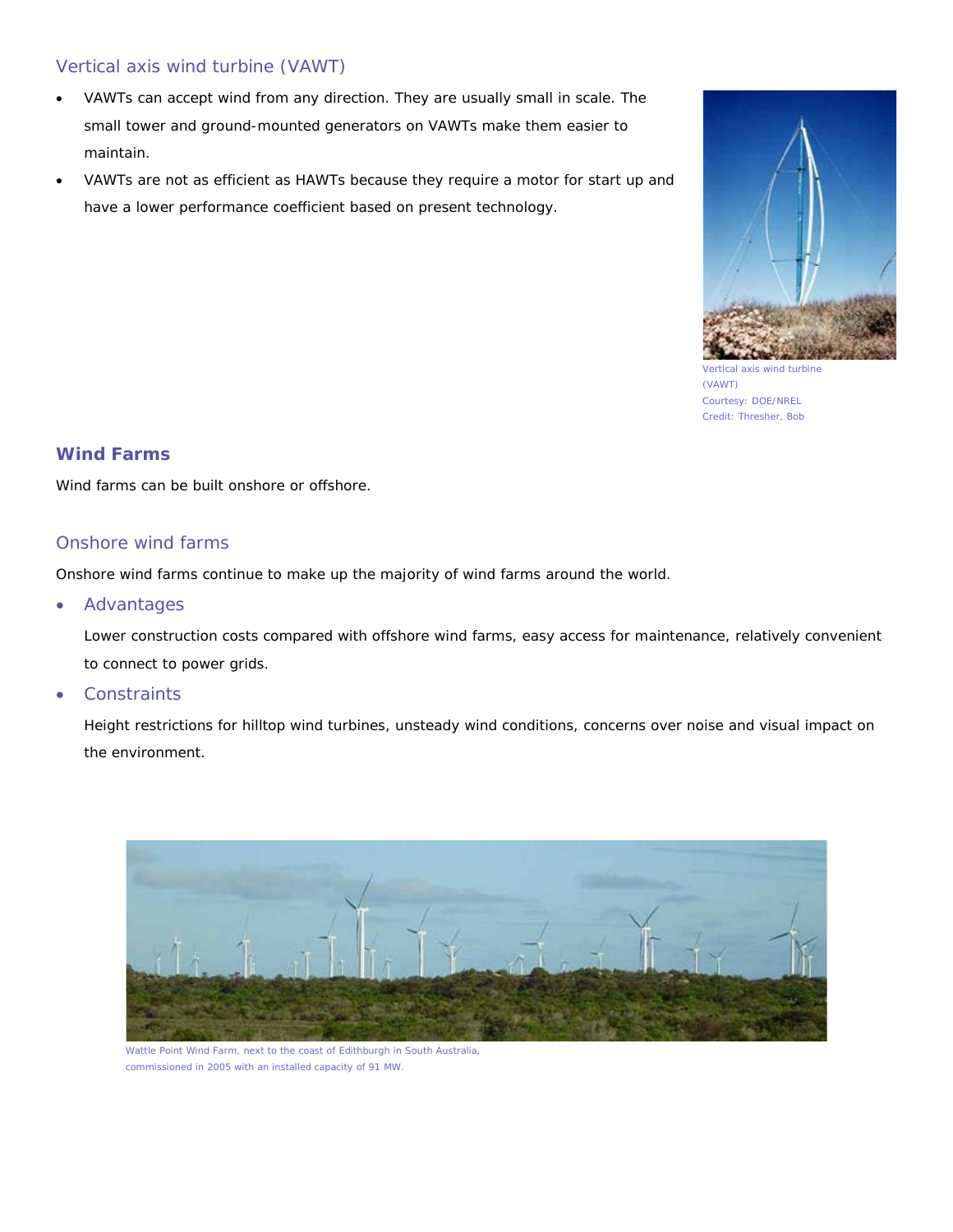# Offshore wind farms

Offshore wind farms are typically constructed in regions with high population densities and scarcity of suitable sites.

#### • Advantages

Steadier and stronger supply of wind than onshore wind farms, less visual impact, less likely to be affected by height restrictions than hilltop wind turbines.

#### **Constraints**

Higher construction costs, subject to water depth restrictions (Most existing off-shore installations are in waters shallower than 20 metres.



An offshore wind farm located at Rodsand of Denmark, with 72 wind turbines, total installed capacity of 165.6 MW. Source: Nysted Offshore Wind Farm

Special consideration is needed for installation at 30-metre water depth and above), less convenient access for maintenance.

# **Site Selection**

A wind turbine or wind farm can share the land it occupies with other ground-level activities such as farming. However, building structures or even tall trees obstruct wind flow, affecting the effectiveness of the wind turbine.

In general, wind farm developers usually favour sites with the following characteristics:

- Strong and consistent wind.
- Open land without obstacles to block wind flow. Distance between two wind turbines has to be at least five to seven times the rotor diameter.
- Proximity to a suitable transmission network.
- Suitable geology for transportation and turbine foundations.
- Minimum impact on the environment.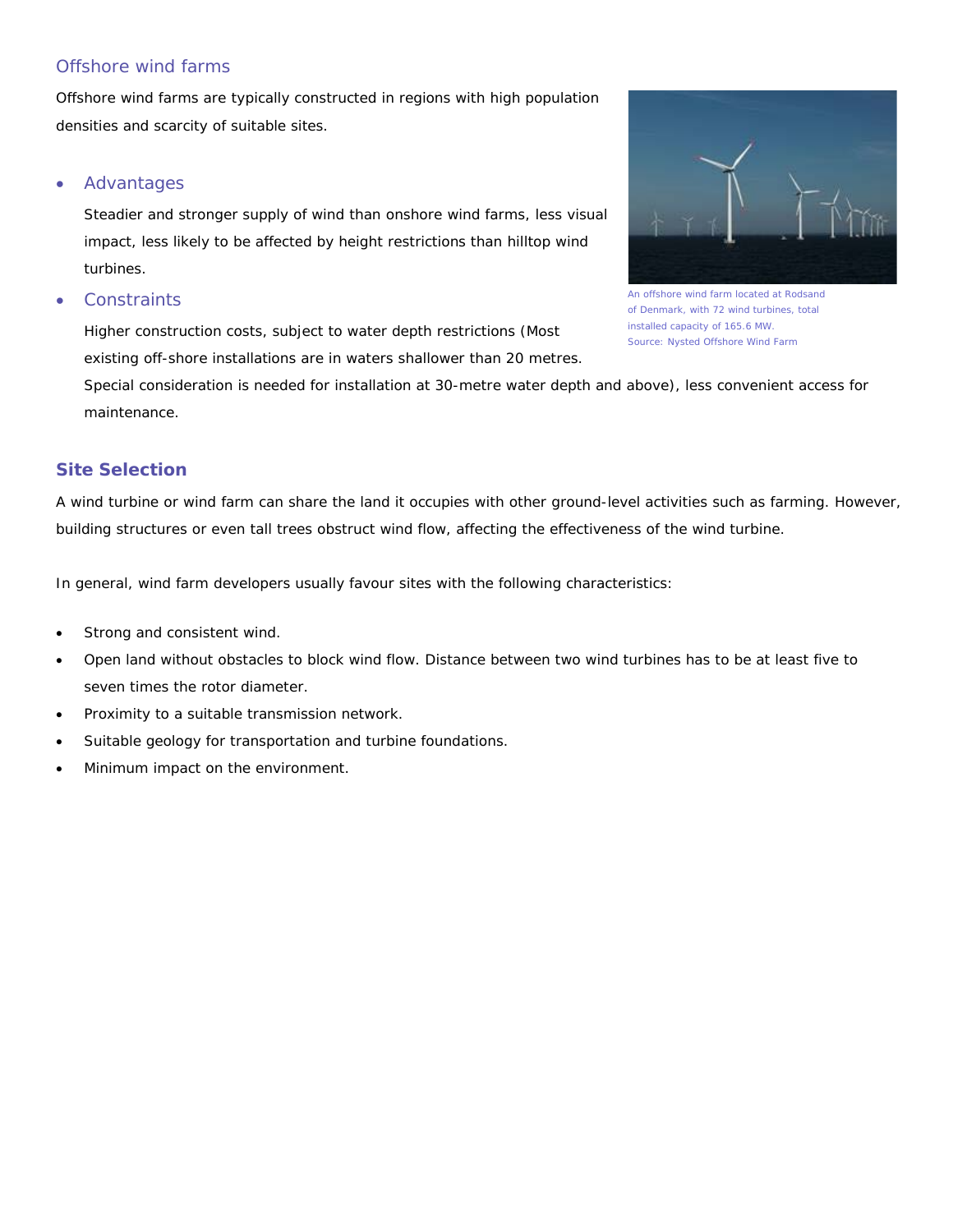# **Installed Wind Power Capacity Worldwide**

The US, Germany and Spain currently lead the world in terms of total installed wind power capacity.

| Rank | Country    | Installed Capacity (MW) | % of National Electricity Demand |
|------|------------|-------------------------|----------------------------------|
|      | <b>USA</b> | 25,369                  | 1.9                              |
|      | Germany    | 23,902                  | 6.5                              |
|      | Spain      | 16,740                  | 11.7                             |

Information as at end of 2008



Brazos Wind Farm, Texas, with installed capacity: 160 MW.



**Germany** Windpark Butendiek, Hamburg, with installed capacity: 240 MW.



Spain El Marquesado Wind Farm, Granada, with installed capacity: 198 MW.

Source: IEA Wind Energy Annual Report 2008

# **Case Study**

#### China

With its substantial wind potential, China's wind power industry has boomed in recent years to make China a new global leader in terms of total installed capacity. At the end of 2008, China ranked 4th in the world with a total installed capacity of 12,210 MW.

In 2008, HK electric partnered with Huaneng New Energy Industrial Co., Ltd for the development of wind farms in Yunnan Province and Hebei Province.

# Wind farm in Yunnan Province

The wind farm in Dali of Yunnan Province is located at 2400-2800 metres above sea level, is one of the highest altitude wind farms in China. The wind farm consists of 64 turbines with a total installed capacity of 48 MW. It was put into operation in early 2009.

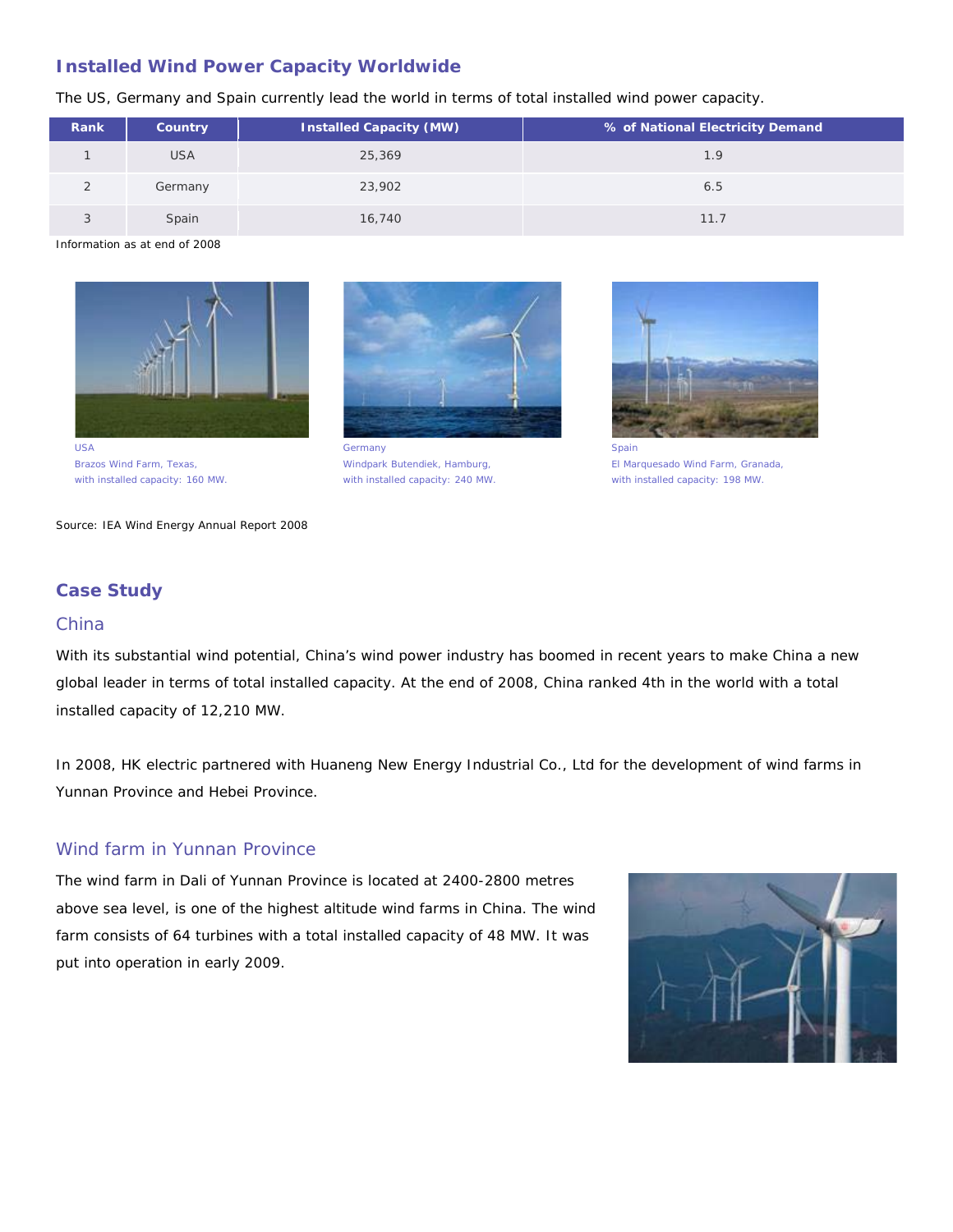# Wind farm in Hebei Province

The wind farm in Leting of Hebei Privince contains 33 wind turbines, each of 1.5 MW, with a total installed capacity of 49.5 MW. It was commissioned in December 2009.



# **Benefits of Wind Energy**

- It is clean and does not pollute the air Wind turbines do not emit greenhouse gases or contribute to global warming.
- It does not deplete resources Every 1 million units of electricity generated by a wind turbine can offset approximately 350 tonnes of coal.
- It is more cost-effective than other forms of renewable energy As wind energy technology matures, construction and operating costs continue to drop, providing greater cost effectiveness.



# **Challenges of Wind Energy**

It is intermittent and unpredictable

Electricity cannot be stored economically in large quantities. It has to be generated to match the demand. As wind is unpredictable in terms of speed and direction, wind turbine generator outputs are not controllable or predictable. Wind energy alone cannot be relied upon as the sole source of electricity.

Wind farms occupy large areas Places with high population densities and land limitation often have difficulty finding the necessary space for wind farms.





Courtesy: DOE/NREL